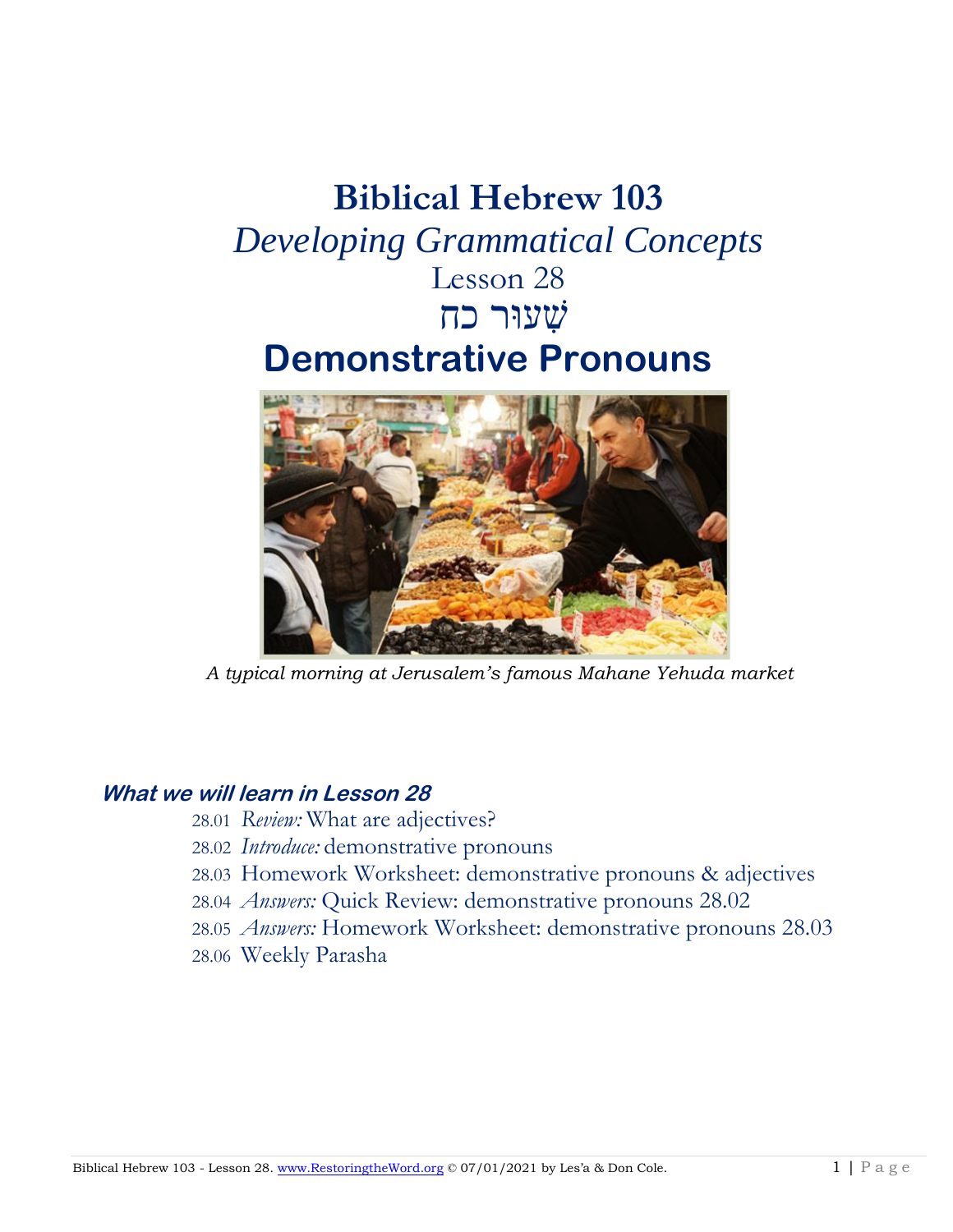## 28.01 **REVIEW: What are adjectives?**

Adjectives are words that describe or modify a noun. No matter what we describe, we always use adjectives – regardless of whether we are describing a book, a house, or a person.

In these examples below, "Good," "nice," and "interesting" are adjectives.

The book is good. The house is nice. The person is interesting.

How much less would we understand YHVH or His TaNaKh if we had no adjectives! Adjectives have been called the 'coloring book' of the Bible.

### **Adjectives which describe YHVH:** Ex 34:6

… "The LORD, the LORD, a God merciful and gracious, slow to anger, & abounding in steadfast love & faithfulness

## יִהוָּ֫ה אֵל <mark>רַחִוּם</mark> וְ<mark>חַנִּוּן אֱרֵֽךְ</mark> אַפַּיִם וְ<mark>רַב</mark>־חֵסֶד וְאֶמֱת:

| Parsing & Morphology of Ex 34:6 |                                                                                                          |                   |
|---------------------------------|----------------------------------------------------------------------------------------------------------|-------------------|
| יהוה?                           | <b>YHVH</b>                                                                                              | prop N-ms         |
| אֵל                             | God                                                                                                      | $N$ -ms           |
| <u>רחִוּם</u>                   | merciful                                                                                                 | adj-ms            |
| <u>ן קנַוּן</u>                 | and gracious                                                                                             | conj; adj-ms      |
| אָרִד                           | $\frac{\text{slow}}{\text{slow}}$ (literally means "long" - from the shoresh $\overline{\mathfrak{p}}$ ) | adj; adj-ms cstr  |
| אַפּיִם                         | anger (literally means "nose" - from the shoresh $\mathcal{S}$ )                                         | $N$ -md           |
| <u>וְרַב</u> ־                  | & much                                                                                                   | conj; adj-ms cstr |
| הֶסֶד                           | goodness                                                                                                 | $N$ -ms           |
|                                 | & truth                                                                                                  | conj; N-fs        |

## 28.02 **Introduce: demonstrative pronouns**

Demonstrative pronouns are translated into English as *this*, *that*, *these*, and *those*.

| <b>HEBREW DEMONSTRATIVES</b> |          |     |  |        |                             |
|------------------------------|----------|-----|--|--------|-----------------------------|
|                              | Singular |     |  | Plural |                             |
| <b>Masculine</b>             | This     | ΠI  |  | These  | אֵלֶה                       |
| Feminine                     | This     | זאת |  | These  | $7\overline{2}8$            |
| <b>Masculine</b>             | That     | הוא |  | Those  | הם or הַמֲה                 |
| Feminine                     | That     | היא |  | Those  | $or \overline{G}$<br>מַנָּה |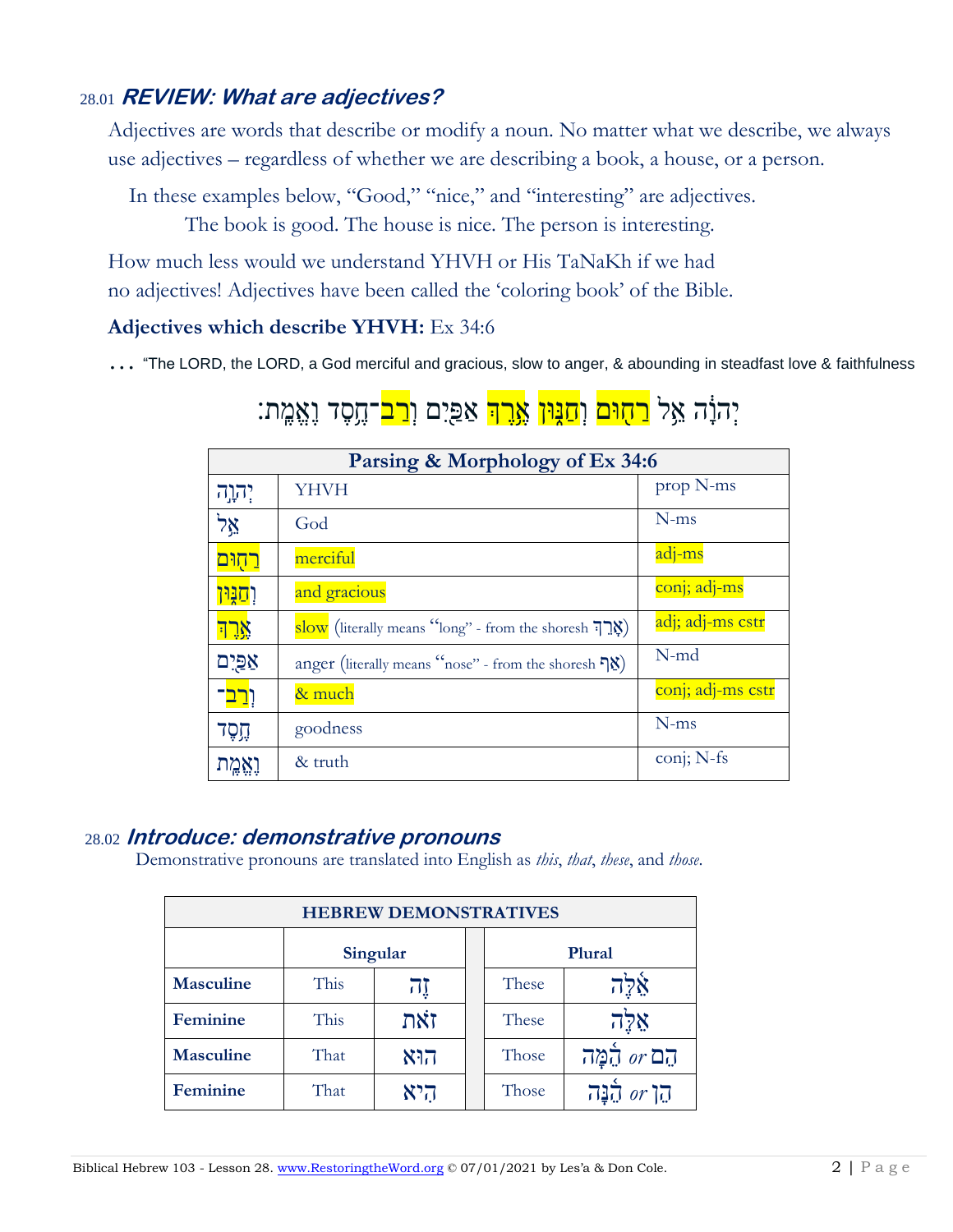#### **There are 2 types of demonstrative pronouns:**

- **1. Attributive demonstrative pronouns** function as adjectives & point out specific people or things. They <u>follow the noun</u> & agree in gender, number, & definiteness (like attributive adjectives).
	- ➢ Example:

הָיָהָה (this boy): both words are masculine, singular, & definite ("the"); they both begin with a hay, patach, & have a dagesh in the letter following the hay  $\odot$   $\overline{J}$  (the).

 $\triangleright$  In this example, the word "horse" changes as the gender and/or number changes:

| This horse.               | $\vec{u}$ , $\vec{v}$ $\vec{v}$ $\vec{v}$ = note: both words are singular & both have the article |
|---------------------------|---------------------------------------------------------------------------------------------------|
| This mare (female horse). | הַסּוּסַה הַזֹּאת                                                                                 |
| These horses.             | הַסוּסִים הַאֲלֶה (pronouns for "these" are the same: הָאֲלֶה)                                    |
|                           | These mares (female horses). הַאֲלֶה (note: mp & fp pronouns for "these" are the same: הָאֵלֶה)   |
| That horse.               | הסוּס הַהוּא                                                                                      |
| That mare (female horse). | הסוסה ההיא                                                                                        |
| Those horses.             | הסוּסִים (note: mp & fp pronouns for "those" are different)                                       |

Those mares (female horses).  $\overline{177}$   $\overline{1010}$   $\overline{1010}$  (note: mp & fp pronouns for "those" are different)

**2. Predicative demonstrative pronouns** generally precede the noun & agree *only* in gender & number – *not* in definiteness – **like predicative adjectives**.

For example:  $\vec{r}$ יָה  $\vec{r}$ ) this "is" the boy) – both words are masculine and singular, but this demonstrative pronoun is *not* definite: it does not have a  $\Theta_{\overline{d}}$ (the) as does  $\overline{7}$ 

#### **Write the Hebrew translation of sentences below. (answers on 28.04)**

| This is the king.     | תה המֵּקֵה |
|-----------------------|------------|
| This is the daughter. |            |
| These are the kings.  |            |
| Those are the kings.  |            |

Grammar-made-simple: difference between attributive & predicative adjectives

- 1. **Attributive adjectives** must agree in gender, number, and definiteness.
- 2. **Predicative adjectives**, agree in only gender and number not in definiteness. Only the noun may have an article, or the noun will be a proper noun, or the noun will have a pronominal suffix.

#### **Example of an attributive adjective & predicative adjective:**

Attributive adjective: The big house. הַבְּיָת הַגֲּדוֹל (note: both words have the article)

Predicative adjective: The house is big. הַבְּיָת גֲדוֹל (noun only has article; adjective does not have article)

Demonstrative pronouns in a nutshell:

**Predicative demonstrative pronouns** when only one of the two nouns has an article, then you add the verb "to be." **Attributive demonstrative pronouns** both two nouns are the same – either both have the article or neither does. In this case, you translate without the verb "to be.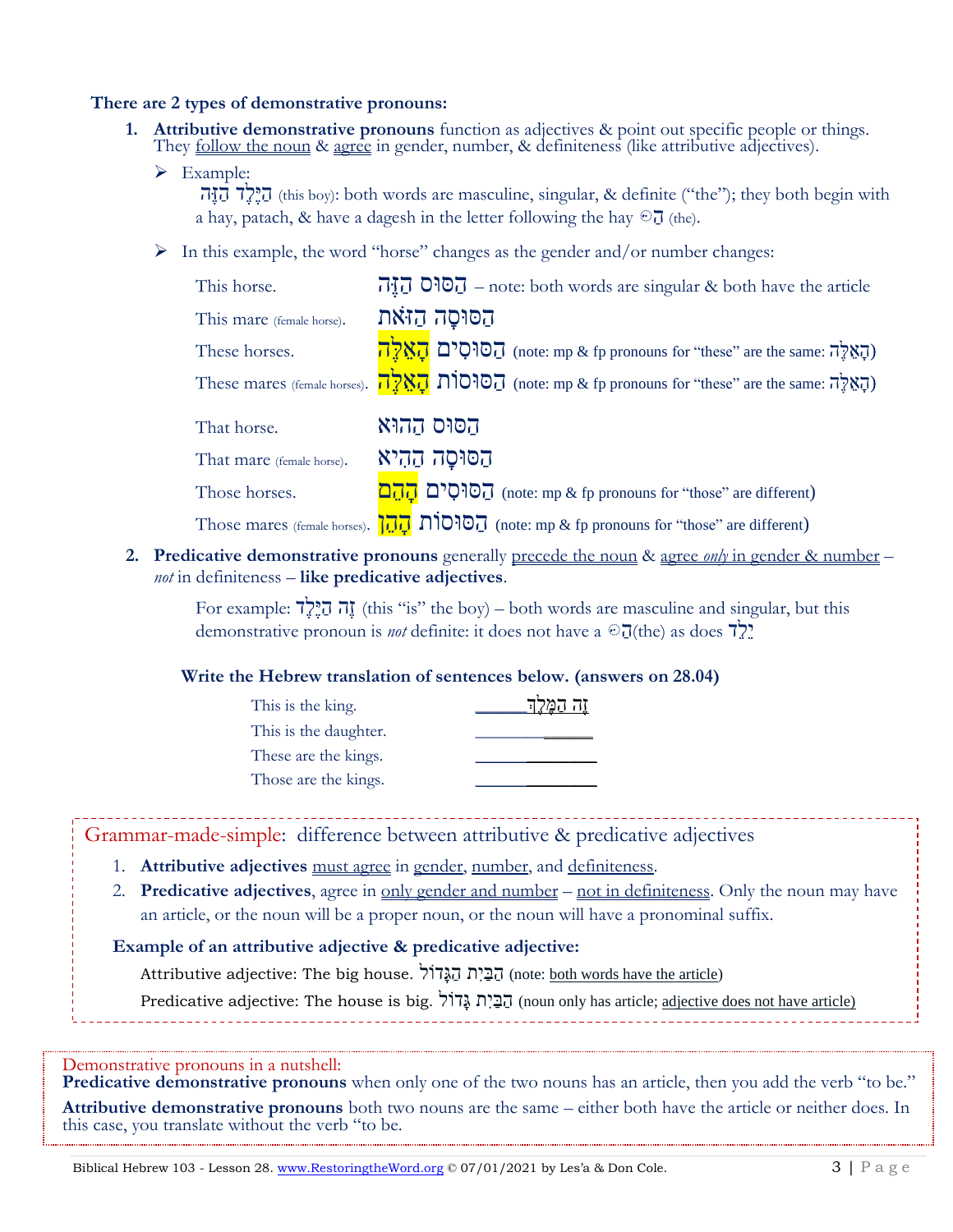## 28.03 **Homework Worksheet: pronouns & adjectives**

Write the Hebrew translation. (Hint: refer to Vocabulary in box↓. Answers on 28.05)

הַבְּנִים גְּדוֹלִים . The sons are great.  $\overline{B}$ 

\_\_\_\_\_\_\_\_\_\_\_\_\_\_\_\_\_\_\_\_\_\_\_\_\_\_\_\_\_

\_\_\_\_\_\_\_\_\_\_\_\_\_\_\_\_\_\_\_\_\_\_\_\_\_\_\_\_\_

\_\_\_\_\_\_\_\_\_\_\_\_\_\_\_\_\_\_\_\_\_\_\_\_\_\_\_\_\_

\_\_\_\_\_\_\_\_\_\_\_\_\_\_\_\_\_\_\_\_\_\_\_\_\_\_\_\_\_

\_\_\_\_\_\_\_\_\_\_\_\_\_\_\_\_\_\_\_\_\_\_\_\_\_\_\_\_\_

\_\_\_\_\_\_\_\_\_\_\_\_\_\_\_\_\_\_\_\_\_\_\_\_\_\_\_\_\_

\_\_\_\_\_\_\_\_\_\_\_\_\_\_\_\_\_\_\_\_\_\_\_\_\_\_\_\_\_

\_\_\_\_\_\_\_\_\_\_\_\_\_\_\_\_\_\_\_\_\_\_\_\_\_\_\_\_\_

\_\_\_\_\_\_\_\_\_\_\_\_\_\_\_\_\_\_\_\_\_\_\_\_\_\_\_\_\_

\_\_\_\_\_\_\_\_\_\_\_\_\_\_\_\_\_\_\_\_\_\_\_\_\_\_\_\_\_

- 2. The Shabbats are blessed.
- 3. These are holy words.
- 4. The fathers are great kings.
- 5. You (fp) are good daughters.
- 6. We are holy mothers.
- 7. The son is blessed.
- 8. The Shabbat is holy.
- 9. The daughter is good.
- 10. You are the good father.
- 11. This is the good word.

| Vocabulary:                                              |
|----------------------------------------------------------|
| Note: the vocabulary words below may need to be          |
| inflected for the sentences on the right.<br><b>יבלק</b> |
| big, large, great (adj-ms)<br>גְּדוֹלִים                 |
| מְלָכִים                                                 |
| big, large, great (adj-mp)<br>$kings_{(N-nnp)}$<br>אַחַ  |
| $you (art; N-fp)$<br>בְנוֹת                              |
| בֶּז                                                     |
| daughters (N-fp-irregular)<br>son $(N-ms)$<br>בֶּנִים    |
| sons $(N$ -mp)<br><i>וֶרו</i>                            |
| this (demon pro- $m_S$ )                                 |
| שַׁבְָּתוֹת<br>Sabbaths (N prop- $f_p$ )<br>אָבוֹת       |
| $\mathit{faths}_{rs}$ (N-mp-irregular)                   |
| שַׁבָּת<br>$Shabbat_{(N\text{-}f_8)}$                    |
| אֲנַחְנוּ<br>$we$ (pron-1cp)                             |
| טוב                                                      |
| $g$ ood $_{(adj\text{-}nns)}$<br>בֶּנִים                 |
| sons $(N$ -mp)<br>קָבֶר                                  |
| $Word$ (N- $nns$ )<br>בֵּת                               |
| $d$ aughter (N-fs)<br>$\psi$ וֹ                          |
| $holy_{\langle adj\text{-}m_S\rangle}$<br>אַמֶּהוֹת      |
| mothers (N-fp-irregular)<br>אַחֲה                        |
| you $\left(p_{ro\text{-}m s}\right)$<br>בָרוּק           |
| $blessed$ (adj- $m_s$ )                                  |
|                                                          |